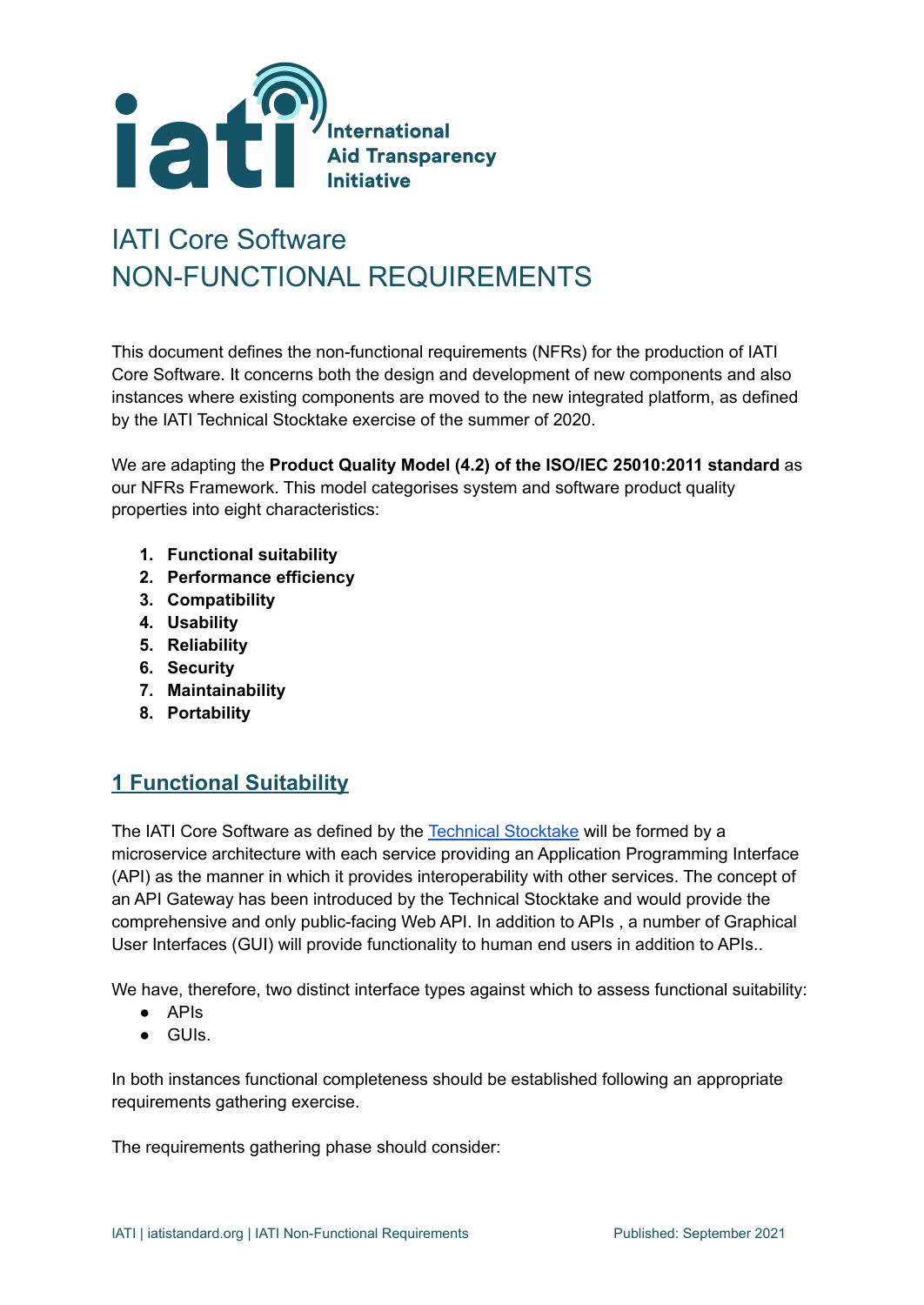- For APIs, the services required of the component implementing the API by other components in the system.
- For APIs, the requirements of potential external users (grouped by those who share user stories e.g. system integration) who may have interest in integrating with the system and engaging them in discussion to elicit their requirements
- For GUIs, a cohort representing a broad range of potential users should be identified and their common requirements established.

Where APIs are concerned, we will approach their design, and the formal definition of their functionality, with a Design By Contract approach

([https://en.wikipedia.org/wiki/Design\\_by\\_contract\)](https://en.wikipedia.org/wiki/Design_by_contract). Each API will be well defined, documented and agreed upon by relevant stakeholders before any implementation work begins.

Where GUIs are concerned we will apply a similar approach, where the contract is defined by UX design documents, such as graphic designs, wireframes, and user journeys.

The chart below shows at which stages in the development processes functional suitability should be assessed:



#### **1.1 Functional Completeness**

Functional completeness will be assessed against the following:

- For APIs, a formally prepared and accepted API Contract
- For GUIs, a formally prepared and accepted Design Document

This assessment will ensure that all functionality as defined by the API Contract and/or Design Documents is included and that no extra functionality has been included without agreement with the Technical Team..

#### **1.2 Functional Correctness**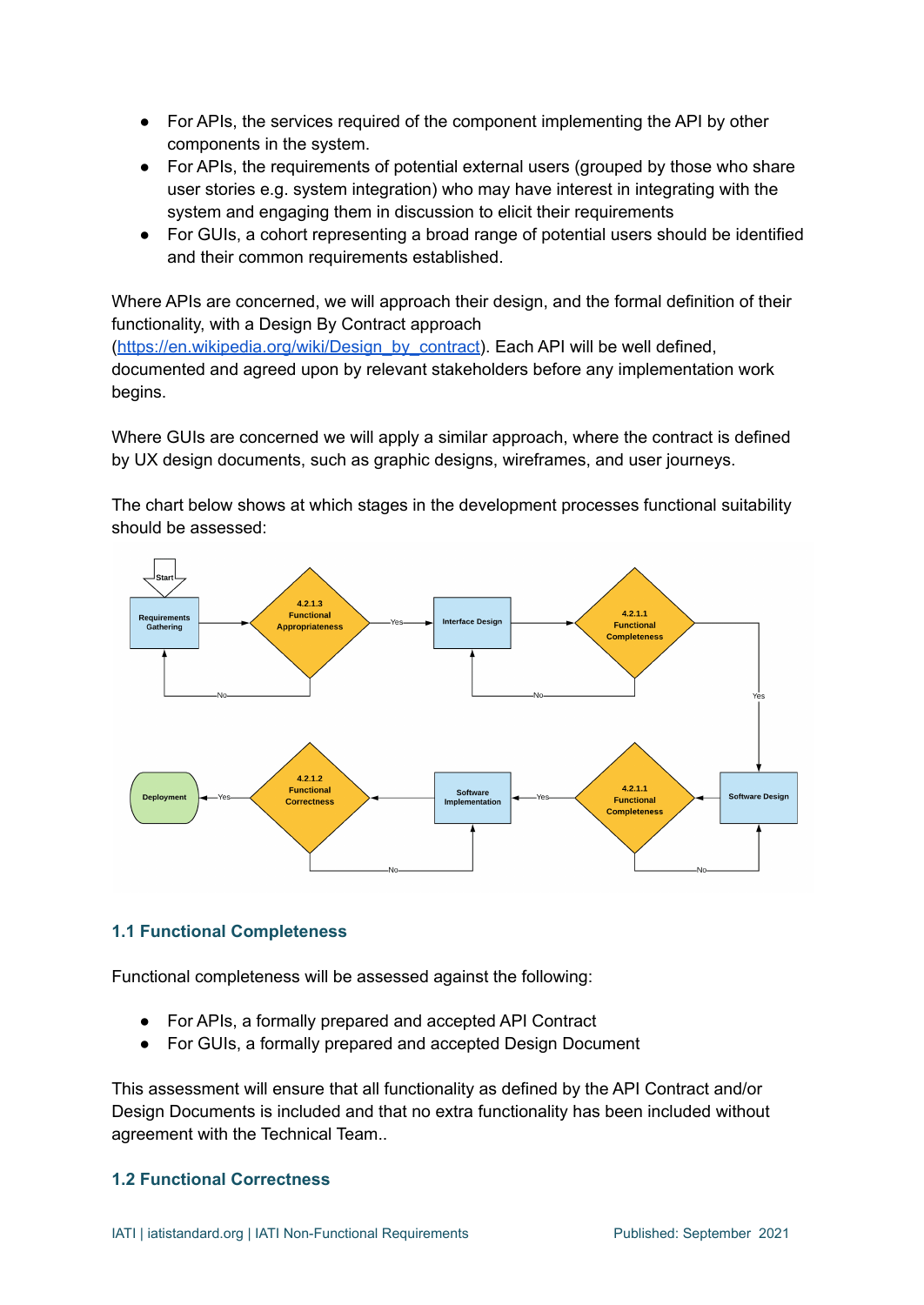Functional correctness should be assessed by formal testing against each aspect which comprises Functional Completeness. These tests will vary depending on the nature of function which the test; for example, GUI functionality might be tested for completeness by well defined User Acceptance Tests, an API by integration tests, a discrete unit of logic within the code, such as perhaps a currency conversion function, by unit tests.

#### **1.3 Functional Appropriateness**

Functional appropriateness will be ascertained by the Requirements Gathering exercises, which therefore must be completed before either the API Contracts or Design Documents are completed.

# **2 Performance Efficiency**

The environment in which the IATI Core Software operates offers a set of performance challenges which, if not unique, are very different from other fields; e-Commerce, for example, or high-traffic media. We will not be numbering our users in the millions per month, nor hundreds nor even tens of thousands. However, each IATI user is of high importance, and many will be reliant on a robust and consistent performance from the core technologies.

An additional challenge is presented by the dynamic nature of the IATI publishing environment.. Whilst prior trends can be used to gain a level of insight, publishing metrics will remain unpredictable, as there are no limits in place as to how many IATI files may be published or updated in any given period of time, and nor would any limit be desirable.

#### **2.1 Time Behaviour**

Whilst the implemented interfaces should perform efficiently and as promptly as possible, robustness and consistency should have priority over nominal speed. That is to say, it is preferable to guarantee that any given service would always return its response in *n* milliseconds, as opposed to occasionally *n*/2 milliseconds but occasionally 2*n* milliseconds. In this manner we will foster trust in the interfaces.

Similarly, where scheduled processes are concerned, it is preferable to ensure the process should always complete when expected, as opposed to occasionally delivering more quickly or more slowly. So, if it is known that a process can reliably complete once every 24 hours, we should aim to provide a service level for that process where it *only* but *reliably* completes every 24 hours, and neither more quickly nor more slowly. Again, this will foster trust with potential users of the system.

#### **2.2 Resource Utilisation**

Whilst effort should be made to ensure that resources are utilised efficiently, in relation to the need for robustness and consistency (see 2.1) effort should also be made to ensure that no part of the infrastructure becomes over-utilised and as a result adversely affects the system.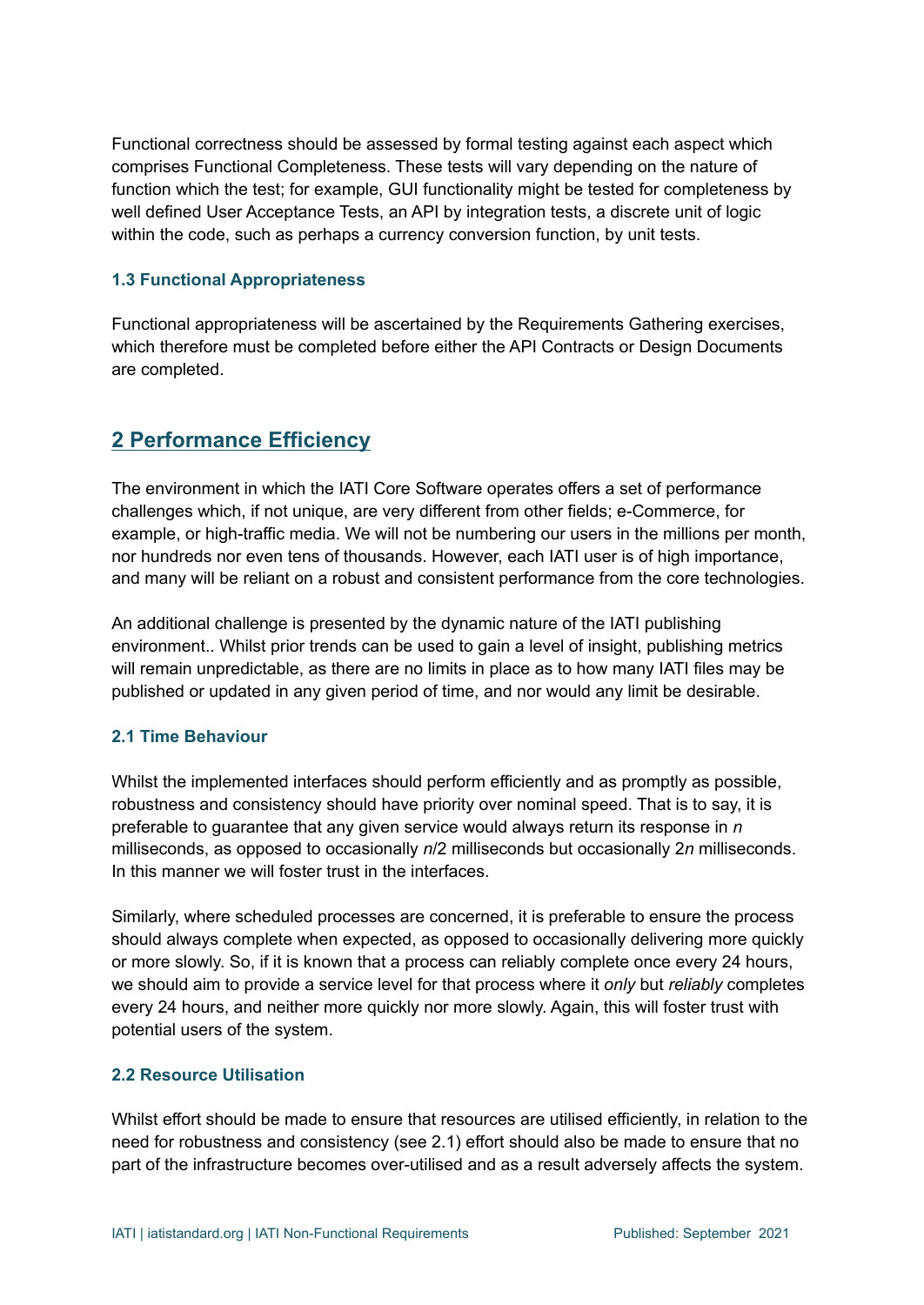Where appropriate, monitoring and automated notifications should be in place, and performance thresholds set appropriately to the requirements of each portion of the infrastructure.

#### **2.3 Capacity**

As the IATI environment is dynamic, all components should, within reason, be designed in such a way that might handle a surge in any given time period.

# **3 Compatibility**

Compatibility between components is a key predicate of the microservices architecture as proposed in the IATI Technical [Stocktake](https://iatistandard.org/documents/10452/IATI_System_Design_presentation_Stocktake_2020.pdf). Each component must provide interfaces allowing the full range of functionality required of it by all other components in the system (see 1.1).

#### **3.1 Co-existence**

Each component should operate independently of any other, and should require no other component to *adequately* respond to requests to the API it implements.

This does not mean that any given component must *successfully* return a set of results independent of all others. It may be that Component A requires an adequate response from Component B to successfully return a set of results, and does not receive that adequate response. In this instance it should report to the user of its API that it could not do so (and indicate the reason why). This would be considered an *adequate* response.

#### **3.2 Interoperability**

Interoperability between components is essential within a microservice architecture.

In the IATI Core Software, this should be achieved by designing, and subsequently implementing, *all* new and ported APIs as Web services with close adherence to the Representational State Transfer (REST) architecture - see [https://en.wikipedia.org/wiki/Representational\\_state\\_transfer](https://en.wikipedia.org/wiki/Representational_state_transfer)

# **4 Usability**

This defines the degree to which a product or system can be used by specified users to achieve specified goals with effectiveness, efficiency and satisfaction in a specified context of use. This should be adapted per component and the definitions here used as a guide to aid development when functional requirements have been established. Usability should be assessed at the Interface Design stage.

#### **4.1 Appropriateness Recognisability**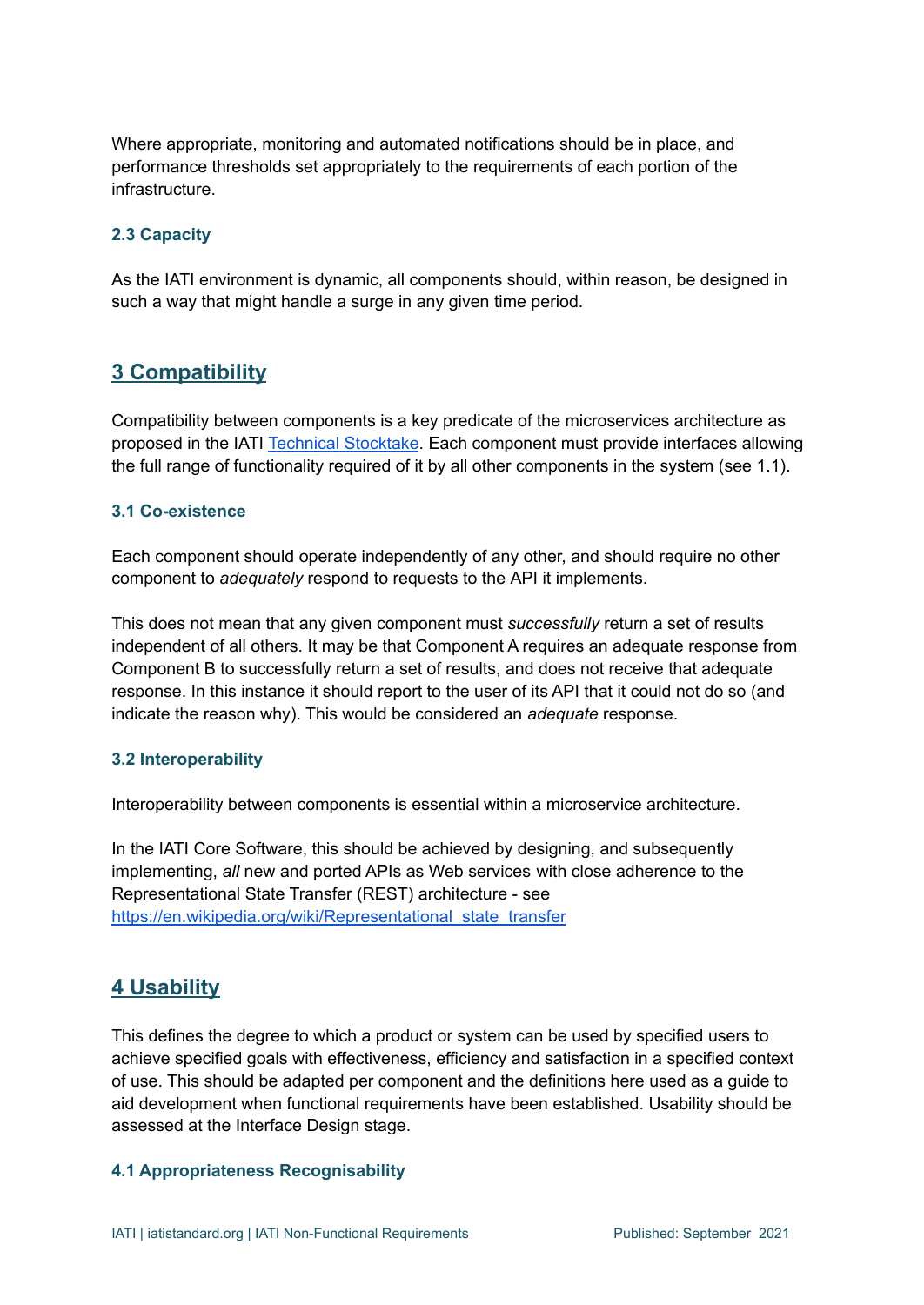In the case of a public API, a user with a good basic knowledge of IATI should need no further documentation other than the API documentation itself to ascertain if the services provided are appropriate for their use cases.

In the case of a GUI, a user with a good basic knowledge of IATI should need no further information other than that presented by the interface to ascertain if the services provided are appropriate for their use cases, regardless of technical competence level.

#### **4.2 Learnability**

Learnability is subsequent to **4.1 Appropriateness Recognisability.**

For a public API, a user with a good basic knowledge of IATI should need no further documentation other than the API documentation to learn how to use the interface.

For a GUI, a user with a good basic knowledge of IATI should need no further information other than that presented by the interface to learn how to use the interface.

### **4.3 Operability**

In the case of an API, operability should adhere to, and be defined by, **3.2 Interoperability**, following a REST architecture.

In the case of a GUI, and in particular a Web GUI, modern conventions should be applied where possible to ensure that a user with a good working knowledge of modern Web interfaces will be comfortable using the GUI.

#### **4.4 User Error Protection**

In the case of an API the operability should be in line with, and defined by, 3.2 Interoperability, and adhere to a REST architecture.

In the case of a GUI, particularly a Web GUI, modern conventions should be applied to ensure that input validation happens both client and server side, that where possible the values a user can input are limited to allowed values only, and that all user errors are reported by a clear message to the user with appropriate guidance on how to rectify the error.

#### **4.5 User Interface Aesthetics**

In the case of an API the aesthetics should be in line with, and defined by, 3.2 Interoperability, and adhere to a REST architecture.

In the case of a GUI, and in particular a Web GUI, modern conventions should be applied at the interface design stage. The aesthetic design should be in the first instance a servant to the User Experience (UX) design, and in the second adhere to standard IATI branding.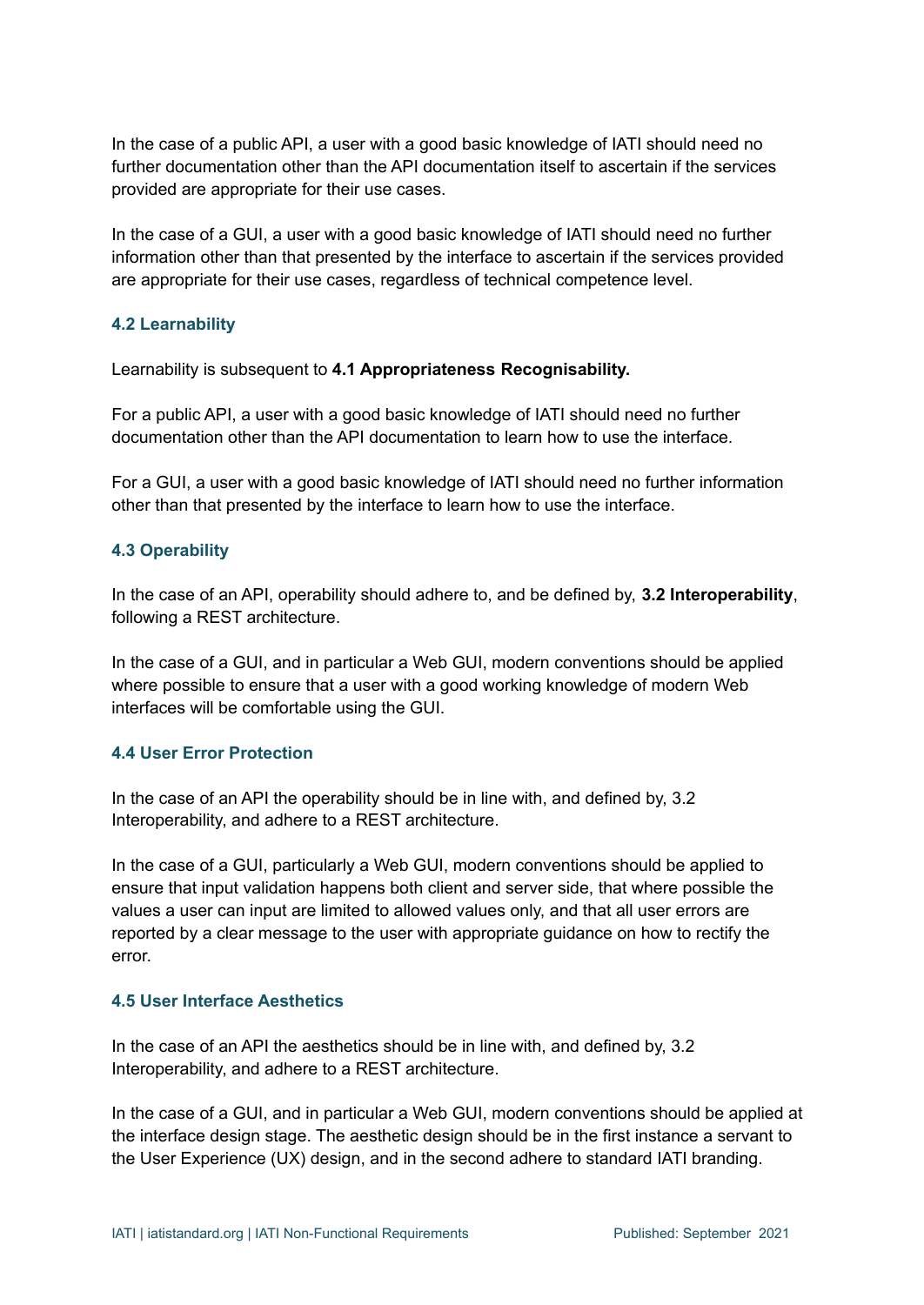#### **4.6 Accessibility**

Where possible all GUIs should adhere to the [Web](https://www.w3.org/TR/WCAG21/) Content Accessibility Guidelines - Web Content [Accessibility](https://www.w3.org/TR/WCAG21/) Guidelines (WCAG) 2.1

# **5 Reliability**

Reliability is the degree to which a system or component performs its specified functions under specified conditions for a specified period of time.

#### **5.1 Maturity**

The system or component must work reliably under normal operation. Normal operation should be defined at the Requirements Gathering stage of development.

#### **5.2 Availability**

The system or component should make every effort to understand its own state of availability.

There should be processes in place to monitor for instances when a system or component has become unintentionally unavailable.

Systems should not be designed with periods of intentional unavailability or downtime. If that proves impossible, the IATI Technical Team should be consulted.

#### **5.3 Fault Tolerance**

Every effort should be made to catch and log faults in the software, and those faults should be recorded to a log file, or similar.

Faults should be categorised to at least two levels - *warning* and *fatal.*

A *warning* error should be logged, and the software should be able to continue to operate. A *fatal* error should be logged and an appropriate notification message should be sent.

#### **5.4 Recoverability**

Every effort should be made in the software design stage to ensure that in the event of an interruption or a failure a product or system can either recover, log a *warning* message and re-establish the desired state of the system, or if this proves impossible log the *fatal* error and send an appropriate notification message.

## **6 Security**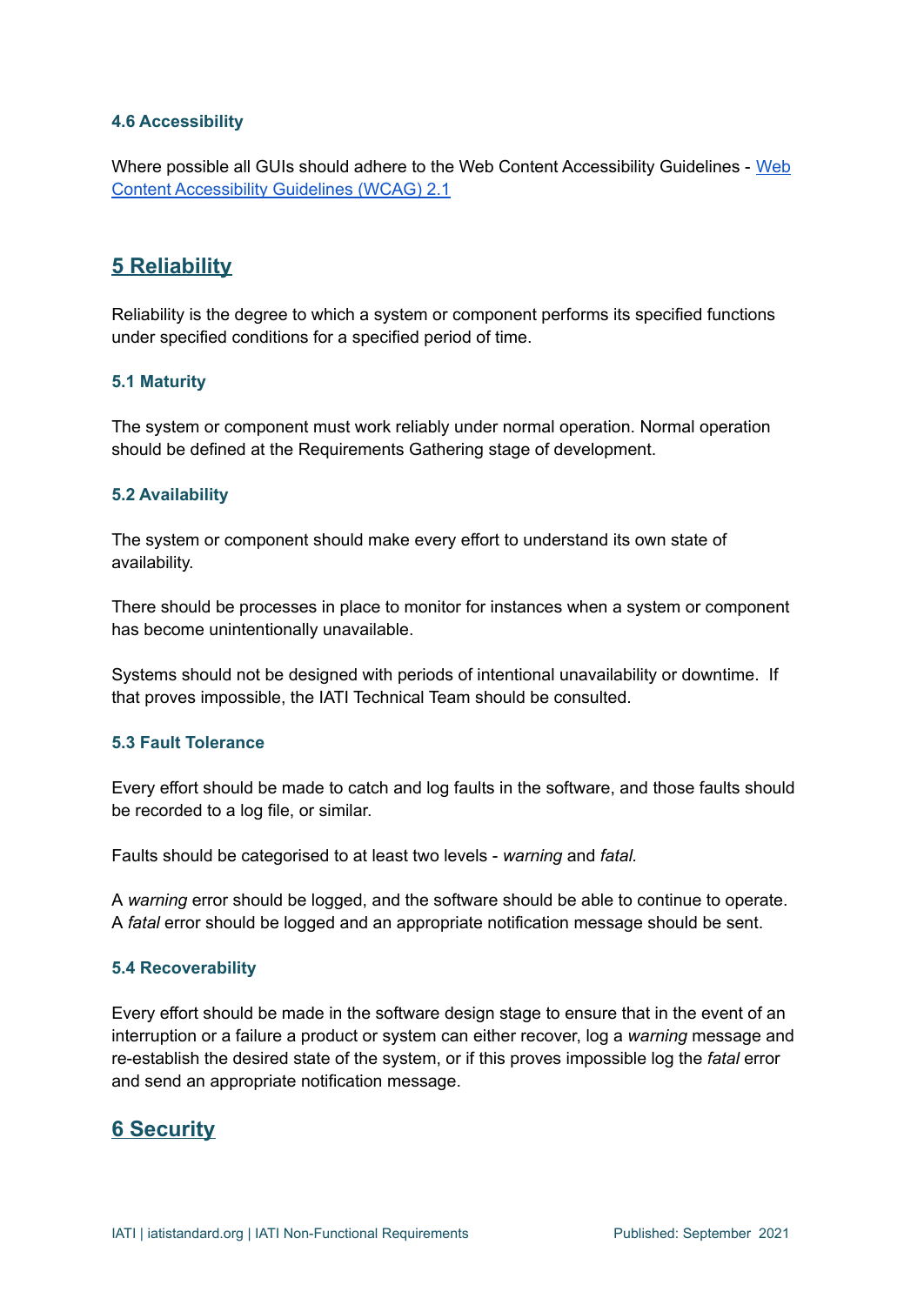Security concerns the degree to which a component or system protects information and data so that persons or other components or systems have the degree of data access appropriate to their types and levels of authorisation.

#### **6.1 Confidentiality**

IATI is an open standard to which open data is published. Therefore, IATI data itself has no inherent confidentiality constraints. However, in an eventuality where personally identifying data might be stored the software should adhere to the GDPR regulations (<https://gdpr-info.eu/>). In cases where admin level access is required - for configuration, maintenance or any other purpose - suitable authentication and access restrictions should be implemented.

All IATI Core Software source code must be released openly and licensed under the GNU Affero General Public Licence (<https://www.gnu.org/licenses/agpl-3.0.en.html>) unless otherwise explicitly agreed with the IATI Technical Team before implementation.

#### **6.2 Integrity**

All deployed scripts and binaries, and all data relating to the operation of the component or system, should be secured using industry standard practices to ensure their integrity and that no unauthorised alteration can take place.

#### **6.3 Non-repudiation**

All access to infrastructure should be secured and authorised access should happen only via credentials specific to the person making the access to ensure that any changes made can be traced to the individual who made them.

Similarly, any admin-level user access via a GUI should only be via credentials specific to the person making the access, and where applicable user action logs should be maintained.

#### **6.4 Accountability**

As regards APIs, it is best practice that all users should be first authenticated and identified (see 6.5) before being able to use the services that an API provides. This reveals accountability for the actions of the user, and also helps in the protection against the potential of denial of service attacks. For IATI this may not always be desirable, appropriate or practical to do; we will assess on a service-by-service basis.

#### **6.5 Authenticity**

As regards APIs, it is best practice that all users should be first authenticated and identified before being able to use the services that API provides. As above, we will assess on a service-by-service basis.

As regards GUIs, the expectation is that there be no reason to authenticate and identify general users of the interface. In the case of admin level access, appropriate authentication should be implemented.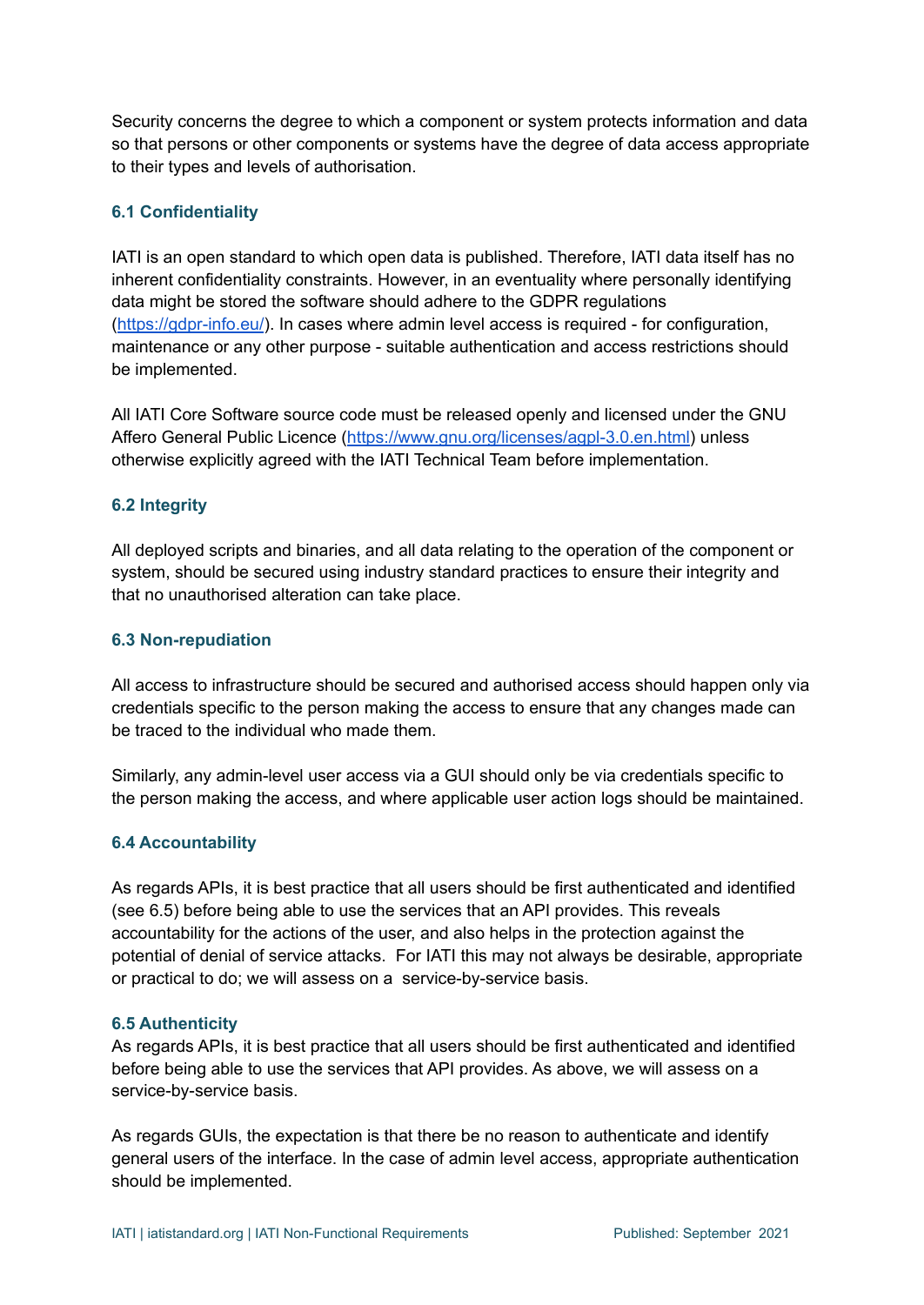# **7 Maintainability**

It should be assumed that any given component in the IATI Core Software will have a long period of service. Every effort should be made to ensure the ease of maintainability of each component, considering both potential changes in the environment in which it operates and potential changes in the requirements of the functionality it offers.

In addition to the points below, the technologies used to implement each component including but not limited to platform infrastructure, persistent datastores, programming languages, libraries and frameworks - should be agreed with the IATI Technical Team in advance of implementation, and any subsequent introduction of new technologies should also be agreed with the IATI Technical Team.

### **7.1 Modularity**

The IATI Core Software, as scheduled by the IATI Technical [Stocktake](https://iatistandard.org/documents/10452/IATI_System_Design_presentation_Stocktake_2020.pdf) of 2020, is defined as having a microservice architecture. Therefore, each component should be discrete, have a clearly defined purpose, and not extend its functionality beyond the functional completeness required for that purpose. In addition, it should implement the API contract or contracts as designated to it to allow other components to leverage that functionality (see 3.2)

#### **7.2 Reusability**

Part of the value of a microservice architecture is the potential reuse of each microservice. APIs should be designed with such in mind (see 3.2)

### **7.3 Analysability**

To gain abilities to assess the impact on other components or systems of an intended change to a component, API users should ideally be authenticated, and their actions should be logged (see 6.5)

To gain abilities to diagnose a product for deficiencies or causes of failures, every effort should be made to include adequate logging of faults and, where useful, state. (see 5.2, 5.3 and 5.4).

### **7.4 Modifiability**

To ensure a component can be effectively and efficiently modified without introducing defects or degrading existing product quality, comprehensive integration tests should be written and maintained against each API service (see 7.5).

### **7.5 Testability**

Comprehensive integration tests should be written and maintained against each API service.